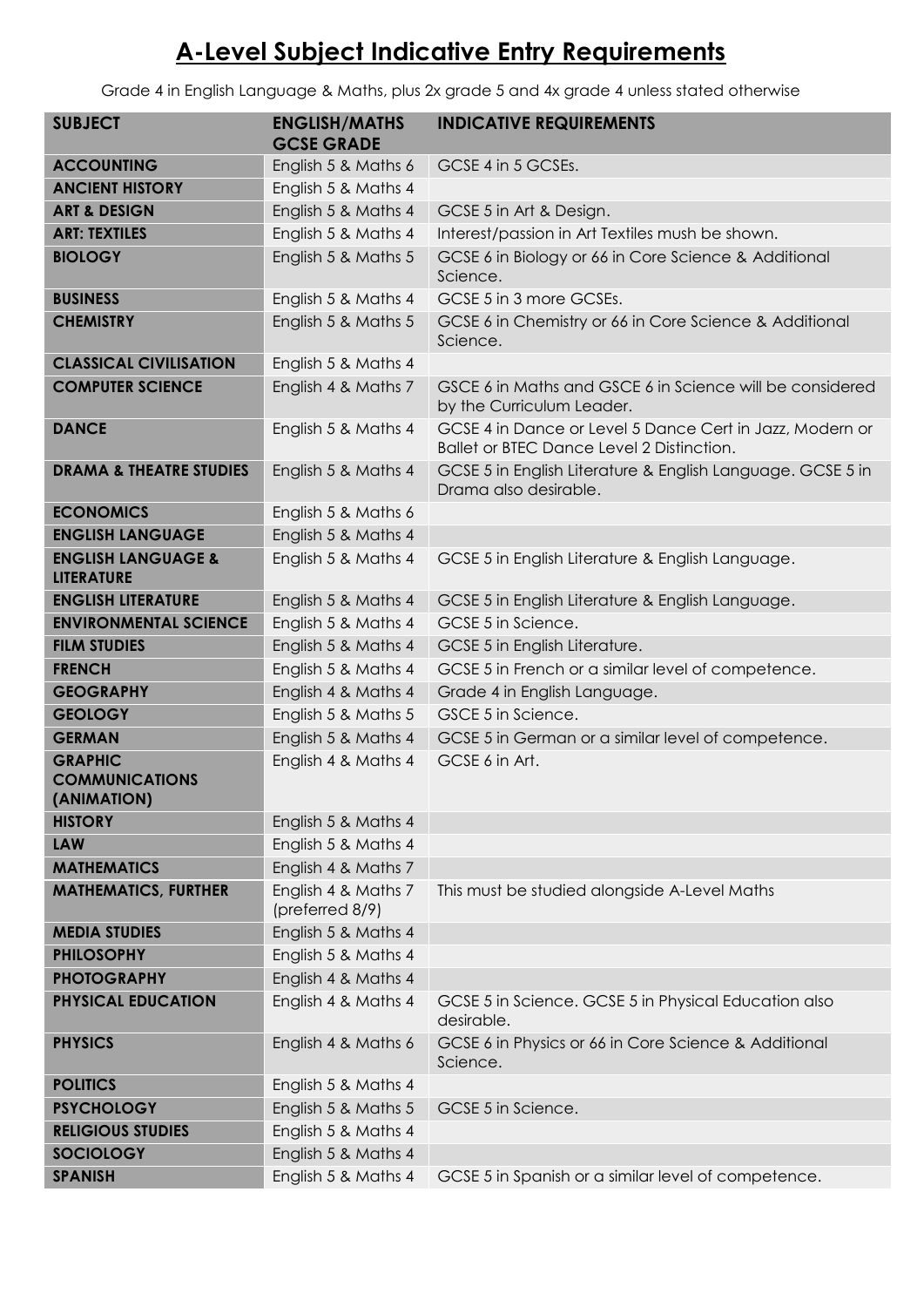#### **Extended Certificate courses -May be studied alongside as part of an A-Level Programme**

If studying a pure Applied programme (3 Applied subjects) you will need a grade 4 in English Language & Maths, plus 3 x grade 4s unless stated otherwise

| <b>SUBJECT</b>                                              | <b>LEVEL</b>            | <b>INDICATIVE REQUIREMENTS</b>                                     |
|-------------------------------------------------------------|-------------------------|--------------------------------------------------------------------|
| <b>APPLIED</b><br><b>CRIMINOLOGY</b>                        | Extended<br>Certificate |                                                                    |
| <b>APPLIED</b><br><b>ENGINEERING</b>                        | Extended<br>Certificate | GCSE 4 in 5 GCSE's, including Maths and Science.                   |
| <b>APPLIED DIGITAL</b><br><b>GAMES</b><br><b>PRODUCTION</b> | Extended<br>Certificate | GCSE 4 in English and Maths with at least 3 other GCSE 4s.         |
| <b>APPLIED HUMAN</b><br><b>BIOLOGY</b>                      | Extended<br>Certificate | GCSE 5 in Biology or 55 in Core Science and Additional<br>Science. |
| <b>APPLIED LAW</b>                                          | Extended<br>Certificate |                                                                    |
| <b>APPLIED IT</b>                                           | Extended<br>Certificate | GCSE 5 in English and 4 in Maths with at least 3 other GCSE<br>4s. |
| <b>APPLIED</b><br><b>MARKETING</b>                          | Extended<br>Certificate |                                                                    |
| <b>APPLIED</b><br><b>PSYCHOLOGY</b>                         | Extended<br>Certificate | GCSE 4 in English, Maths and Science                               |
| <b>APPLIED PUBLIC</b><br><b>SERVICES</b>                    | Extended<br>Certificate |                                                                    |
| <b>APPLIED SCIENCE</b>                                      | Extended<br>Certificate | GCSE 4 in all Science subjects or Merit in BTEC Science.           |
| <b>APPLIED SPORT</b><br><b>SCIENCE</b>                      | Extended<br>Certificate |                                                                    |
| <b>APPLIED TRAVEL &amp;</b><br><b>TOURISM</b>               | Extended<br>Certificate |                                                                    |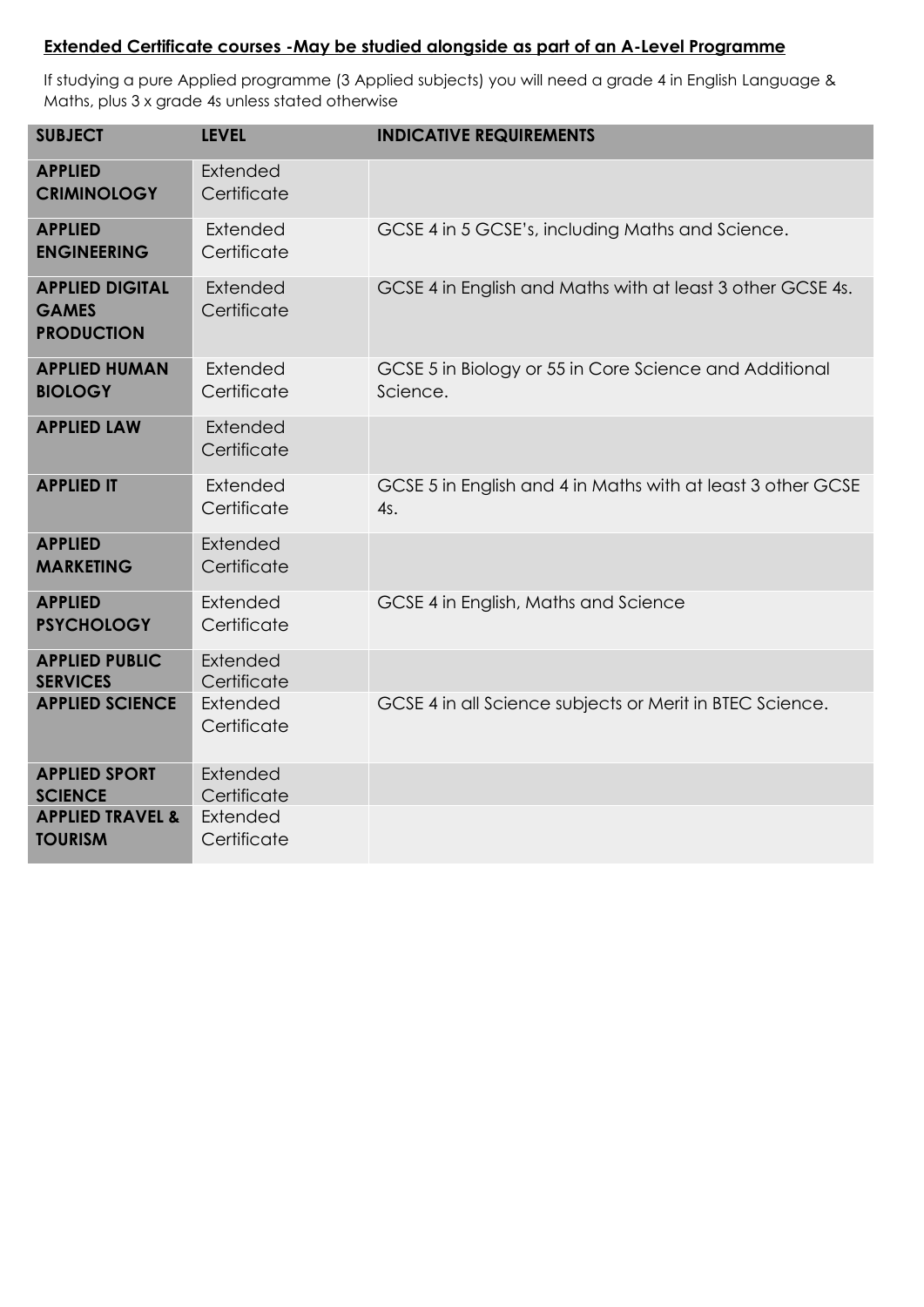## **Vocational Course Indicative Entry Requirements**

*The tables below show requirements in addition to our standard requirements: for Level 4: Please see table below; for Level 3: grade 4 in English Language & Maths, plus 3 x grade 4; for Level 2: 3 x grade 3*

#### **Vocational Courses (Level 4)**

| <b>SUBJECT</b>       | LEVEL                      | <b>INDICATIVE REQUIREMENTS</b>                                                                                                |
|----------------------|----------------------------|-------------------------------------------------------------------------------------------------------------------------------|
| <b>CREATIVE ARTS</b> | Level 4 Foundation Diploma | 1 A-Level, 3 GCSEs (including Maths and English) at grade<br>C/4 or above. A portfolio of work must be shown at<br>interview. |

#### **Vocational Courses (Level 3)**

| <b>SUBJECT</b>                                                  | <b>LEVEL</b>                                                  | <b>INDICATIVE REQUIREMENTS</b>                                                                                                  |
|-----------------------------------------------------------------|---------------------------------------------------------------|---------------------------------------------------------------------------------------------------------------------------------|
| <b>APPLIED SCIENCE - MEDICAL</b>                                | <b>Extended Diploma</b>                                       | GCSE 4 in two Science subjects or Merit in BTEC Science.                                                                        |
| <b>ART &amp; DESIGN</b>                                         | <b>Extended Diploma</b>                                       | GCSE 5 in Art & Design. Applicants are required to<br>produce pictures of an art portfolio prior to interview.                  |
| <b>BUSINESS</b>                                                 | <b>Extended Diploma</b>                                       |                                                                                                                                 |
| <b>CHILDREN'S PLAY, LEARNING &amp;</b><br><b>DEVELOPMENT</b>    | National & Extended<br>Diploma                                | Successful interview and reference are required, plus a<br>DBS police check for the work placement.                             |
| <b>CREATIVE MEDIA PRODUCTION</b><br><b>BROADCAST JOURNALISM</b> | <b>Extended Diploma</b>                                       |                                                                                                                                 |
| <b>CREATIVE MEDIA PRODUCTION TV &amp;</b><br><b>FILM</b>        | <b>Extended Diploma</b>                                       |                                                                                                                                 |
| <b>ENGINEERING</b>                                              | <b>Extended Diploma</b>                                       | GCSE 3 in English and 4 in Science.                                                                                             |
| <b>FORENSICS &amp; CRIMINAL</b><br><b>INVESTIGATION</b>         | Yr 1 National Foundation<br>Diploma, Yr 2 Extended<br>Diploma | GCSE 4 in two Science subjects or Merit in BTEC Level 2 in<br>Science.                                                          |
| <b>HEALTH &amp; SOCIAL CARE</b>                                 | <b>Extended Diploma</b>                                       | Grade 4 in GCSE Science. Successful interview and<br>reference are required, plus a DBS police check for the<br>work placement. |
| <b>INFORMATION TECHNOLOGY</b>                                   | <b>Extended Diploma</b>                                       | Preferred GCSE in Computing or ICT.                                                                                             |
| <b>MUSIC PERFORMANCE &amp;</b><br><b>PRODUCTION</b>             | Level 3 Diploma                                               | Must demonstrate instrumental playing or singing skills<br>and musical knowledge.                                               |
| <b>PERFORMING ARTS</b>                                          | <b>Extended Diploma</b>                                       | GCSE 4 in English Literature. GCSE Dance and/or Drama<br>desirable.                                                             |
|                                                                 |                                                               | Alternatively, BTEC Level 2 Distinction. Applicants are<br>required to attend an audition and interview.                        |
| <b>SPORT, FITNESS &amp; PERSONAL</b><br><b>TRAINING</b>         | Level 3 National Extended<br>Diploma                          | GCSE 4 in PE.                                                                                                                   |
| <b>SPORT &amp; EXERCISE SCIENCES</b>                            | <b>Extended Diploma</b>                                       | GCSE 5 in Science and PE.                                                                                                       |
| <b>TRAVEL &amp; TOURISM</b>                                     | <b>Extended Diploma</b>                                       |                                                                                                                                 |
| UNIFORMED PROTECTIVE SERVICES                                   | Level 1 National Certificate<br>& Extended Diploma            |                                                                                                                                 |

## **T-Levels (Equivalent to 3 A Levels)**

| <b>SUBJECT</b> | LEVEL    | <b>INDICATIVE REQUIREMENTS</b>                       |
|----------------|----------|------------------------------------------------------|
| <b>Health</b>  | T- Level | GCSE 5 in at least 5 subjects, including minimum of  |
|                |          | Grade 5 in GCSE English Language, Maths and Science. |
|                |          | Elite Sport cannot be taken alongside this course.   |